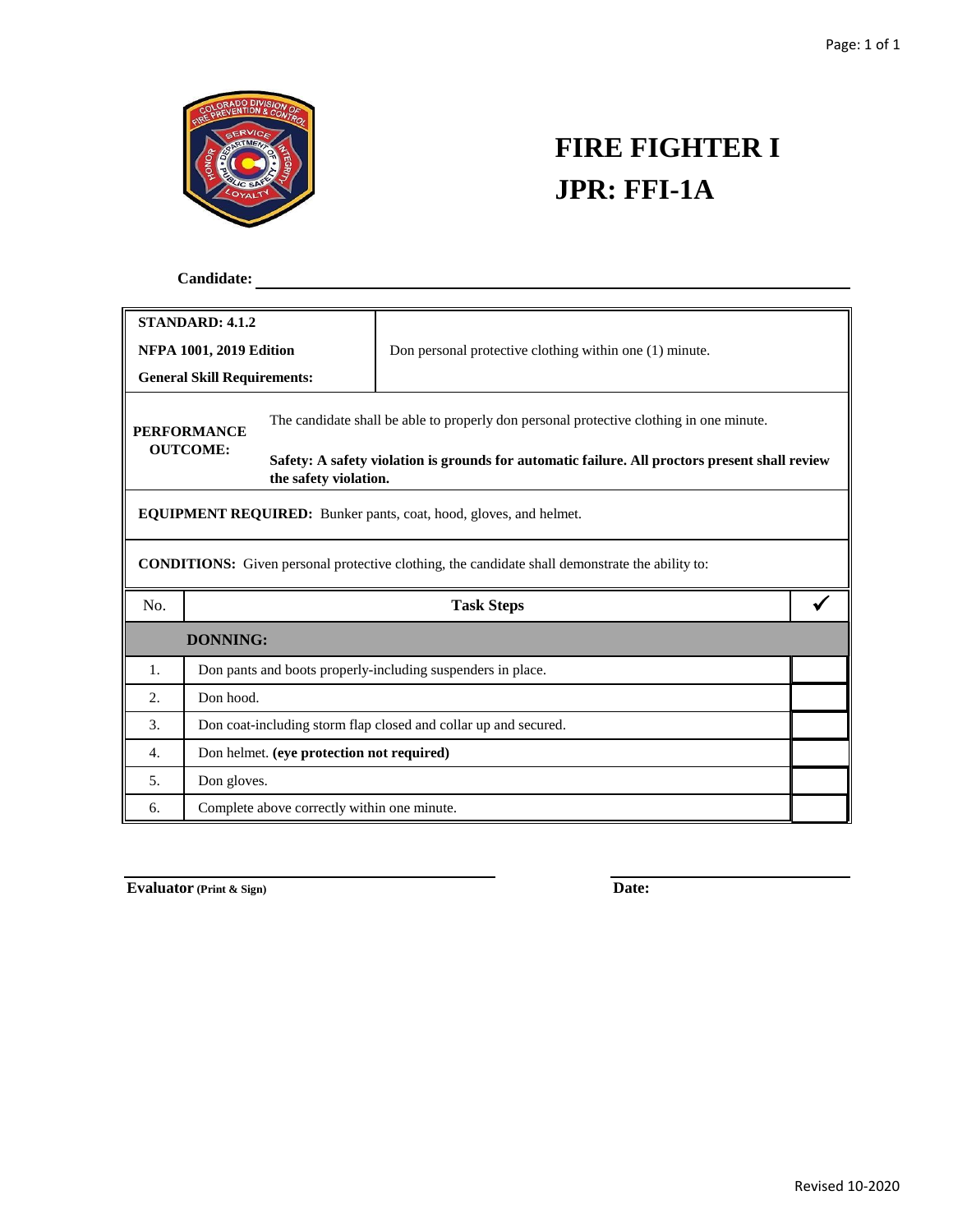

## **FIRE FIGHTER I JPR: FFI-1D**

 **Candidate:**

| <b>STANDARD: 4.1.2</b>                                                                                 |                                                                               |                                                                                                                         | <b>Task #1:</b> Perform field reduction of contaminants.                 |  |  |  |  |  |
|--------------------------------------------------------------------------------------------------------|-------------------------------------------------------------------------------|-------------------------------------------------------------------------------------------------------------------------|--------------------------------------------------------------------------|--|--|--|--|--|
| <b>NFPA 1001, 2019 Edition</b>                                                                         |                                                                               |                                                                                                                         |                                                                          |  |  |  |  |  |
| <b>General Skill Requirements:</b>                                                                     |                                                                               |                                                                                                                         | <b>Task #2:</b> Doff personal protective clothing and prepare for reuse. |  |  |  |  |  |
| <b>PERFORMANCE</b><br><b>OUTCOME:</b>                                                                  |                                                                               | The candidate shall be able to properly perform field reduction, and doff personal protective<br>clothing for reuse.    |                                                                          |  |  |  |  |  |
|                                                                                                        |                                                                               | Safety: A safety violation is grounds for automatic failure. All proctors present shall review<br>the safety violation. |                                                                          |  |  |  |  |  |
| <b>EQUIPMENT REQUIRED:</b> Bunker pants, coat, hood, gloves, and helmet.                               |                                                                               |                                                                                                                         |                                                                          |  |  |  |  |  |
| <b>CONDITIONS:</b> Given personal protective clothing, the candidate shall demonstrate the ability to: |                                                                               |                                                                                                                         |                                                                          |  |  |  |  |  |
| No.                                                                                                    |                                                                               |                                                                                                                         | <b>Task Steps</b>                                                        |  |  |  |  |  |
| <b>FIELD REDUCTION:</b>                                                                                |                                                                               |                                                                                                                         |                                                                          |  |  |  |  |  |
| 1.                                                                                                     |                                                                               | Perform field reduction of contaminants per AHJ standard practice.                                                      |                                                                          |  |  |  |  |  |
| DOFFING:                                                                                               |                                                                               |                                                                                                                         |                                                                          |  |  |  |  |  |
| 2.                                                                                                     | Explain or demonstrate AHJ process for returning PPE in an operational state. |                                                                                                                         |                                                                          |  |  |  |  |  |

**Evaluator** (Print & Sign) **Date:**